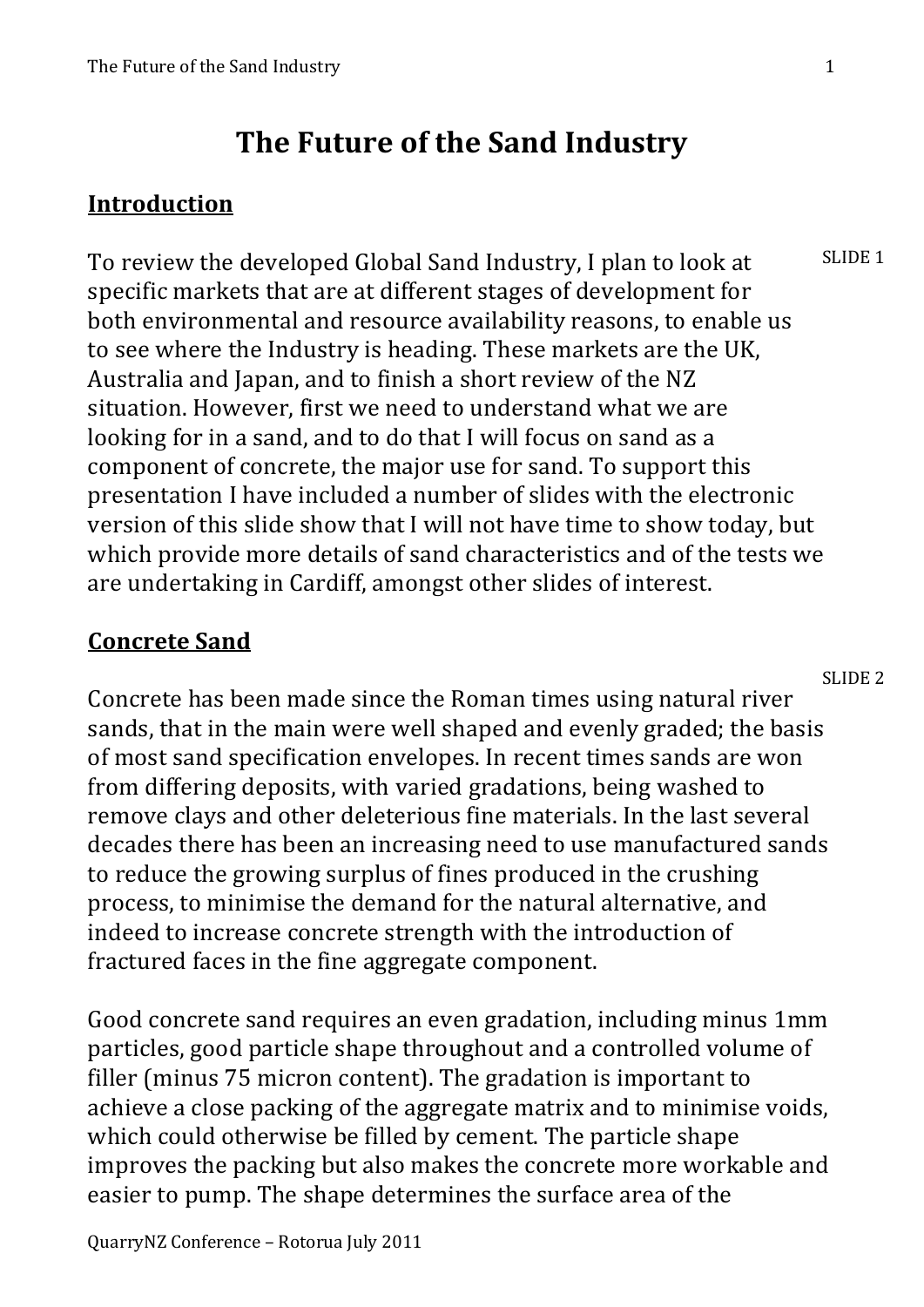SLIDE 6 aggregate that needs to be covered by the cement paste, the smaller the particle relatively the bigger the surface area to be covered. Murdock showed that although the effects are not directly proportional to the surface area, the shape of the smaller particles have by far the greatest effect on cement demand. SLIDE 9

Filler content is of critical importance and will be talked about later as part of the Welsh Research Program, but simply if the filler contains clays or deleterious components, it has to be removed or limited. If there is excessive filler in the fine aggregate component, then commonly segregation occurs in the matrix, and surface cracking may become a problem.

Crushed fine aggregates, although consistent, are known for both their bad shape and uneven gradation. The blending of this sand has been limited as it reduces the workability of concrete, increases water demand and cracking while finishability becomes a problem. Indeed the increasing need to pump concrete in the post war years resulted in the development of Vertical Shaft Impact crushers, and in particular the Barmac, to reprocess irregular aggregates and improve particle shape. This secondary process reduced and shaped the particles, but it also generated more filler product, however we are still left with a typical crusher gradation which is commonly short of the 75 micron to 1mm sized particles. The improved shape certainly enables the proportion of the manufactured product to be increased by either blending with a fine sand or by washing out the surplus filler  $-$  or both.

Today this balance of natural to manufactured product is constantly being modified by concrete technicians around the world, developing their own mix designs to meet demand. Natural sands have become less consistent, as we reach the edge of deposits, and moisture contents can vary on a daily basis. The variations in available resources have meant more and more complicated mix designs with the addition of fillers, ground slags and ad mixtures to name but a few.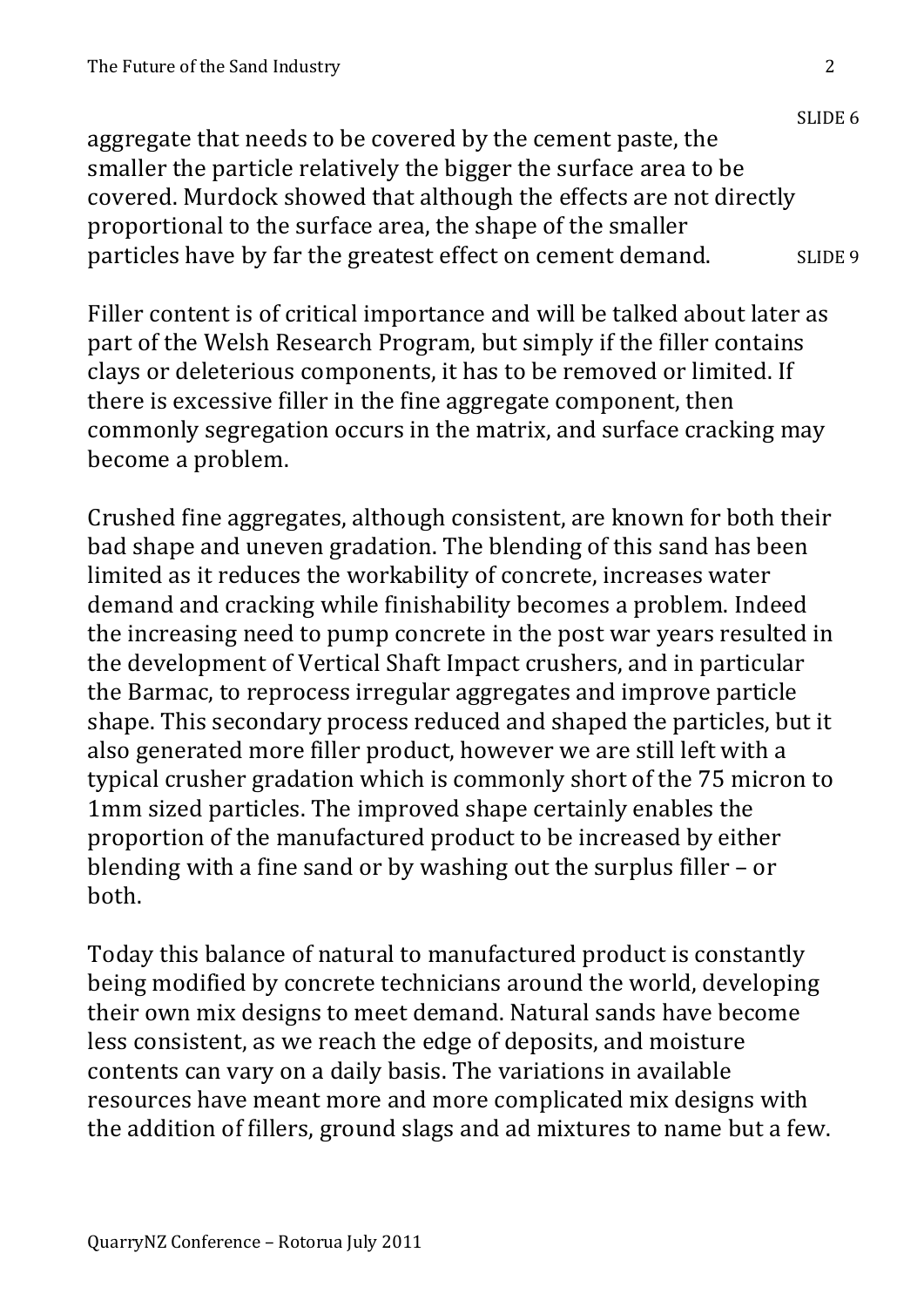While this a brief and simplistic overview. I hope it puts the demand for different types of sand into perspective. The key factors to keep in mind are:

Gradation Particle Shape **Filler Content** 

## **Changing market situations**

- Demand All markets move through cycles, indeed the  $1<sub>1</sub>$ current global predicament has seen nearly all markets around the world affected.
- Availability A growing green lobby is making the  $2.$ development of new resources difficult, time consuming and costly and with no guarantee of success. Universally new legislation has made that increasingly more difficult in developed markets. The existing resources are actually now severely depleted.
- 3. Environmental - As a result of the scarcity of local resources, sands are being sourced from further afield, or from environmentally sensitive areas (dredging for instance). These are invariably more expensive to win, and nearly always require growing transport costs, or in a politically correct description – a larger carbon footprint. The concept of sustainability is not going away, and over time will be forced upon our industry.

### **Existing market situations**

SLIDE<sub>11</sub>

The UK – After some good years of production in the middle of 1. the first decade, the GFC hit the UK very hard, with total volumes down  $30 - 40\%$  in the last few years. However the downturn was not evenly spread through the market, with major infrastructure projects keeping some quarries very busy, while others were extremely quiet. The 2009 Minerals UK survey shows Sand and Gravel sales falling 36%, but those in Wales fell 50%, while dredged sand sales fell 24%. There

**SLIDE 10**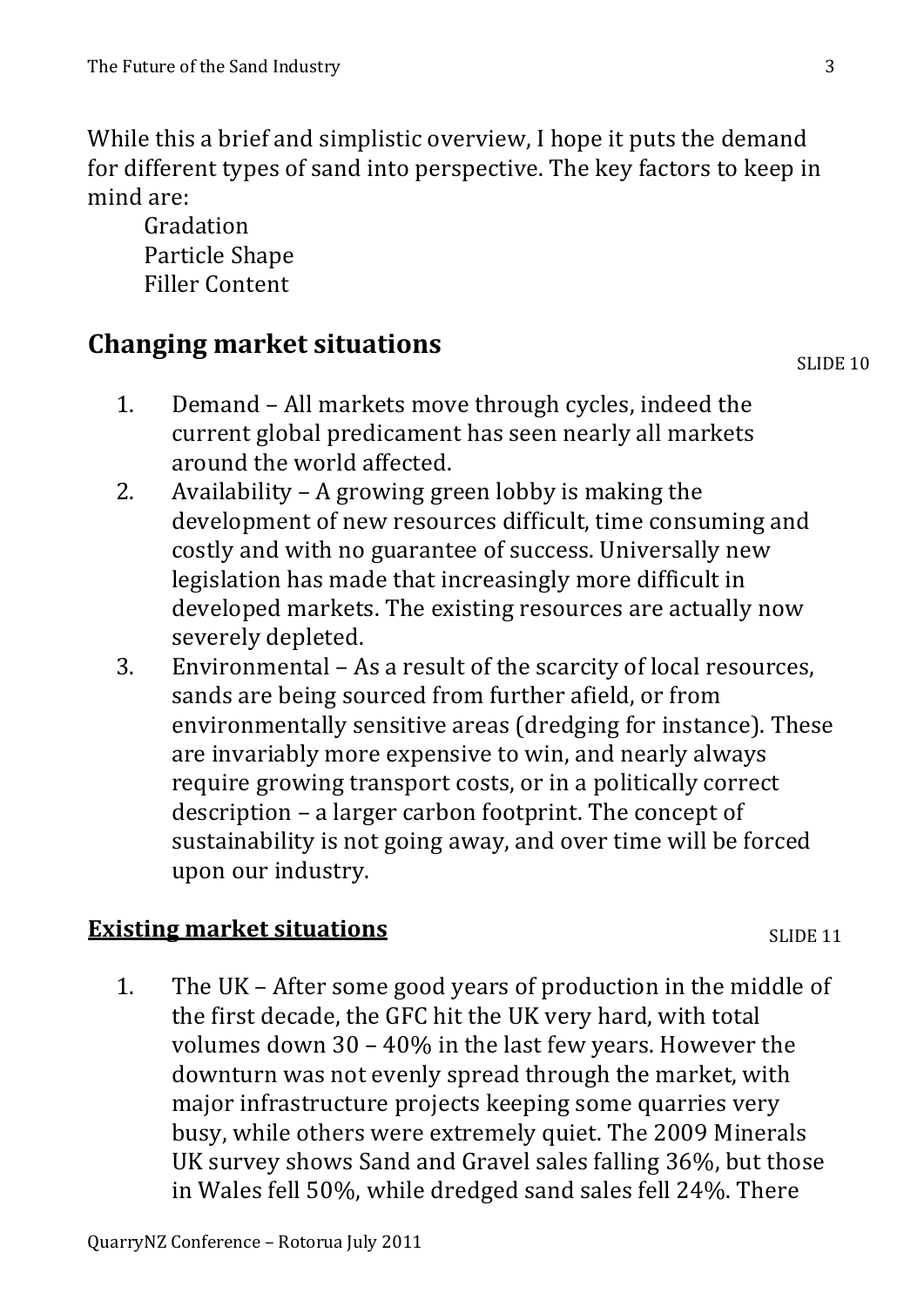are now signs of some growth in construction, and a more widespread gradual increase in activity, albeit from a lower base.

Availability still exceeds demand, which has certainly depressed prices, but the ability to gain new resources has become slower and more restricted. The cover of available reserves for Sand and Gravel has fallen by 7% in the last 4 years, which represents 12 years use at current sales levels. Aggregate availability has become more focussed on the big 5 operators in the UK who account for more than 80% of output. and the majority of that comes from a growing number of socalled Super Quarries, with an output capacity in excess of 3 million tonnes per year.

Green interest in minimising transport costs and new resource locations lead to the focus on larger quarries (with rail or sea access).

As the demand for sand exceeded supply in the eighties and nineties, it was met by an increase in dredging.

However, dredging sources in particular have come under more pressure, after some evidence has been seen of beach erosion resulting in licences not being renewed. An article from a Swansea newspaper refers, which is also included in the electronic copy of this presentation. The next alternative is to dredge in deeper waters further out to sea (in fish breeding areas), which means bigger dredges, a larger carbon footprint, and no less Green concern for the SLIDE 13 SLIDE 14

depletion of fish stocks.

2. Australia – the only official numbers regarding the market size relate to 1999 through 2001, from the Institute of Quarrying Australia. Despite Queensland hardly missing a beat from the ravages of the GFC, NSW and Victoria have both seen a dramatic slowing in recent years. In Sydney the reduced output from the major source at Penrith Lakes has coincided with the lower demand. As in the UK, national supply is dominated by the big players. There are now signs that the market is slowly picking up while the Penrith Lakes replacement Quarries will come on line in the next two years. SLIDE 15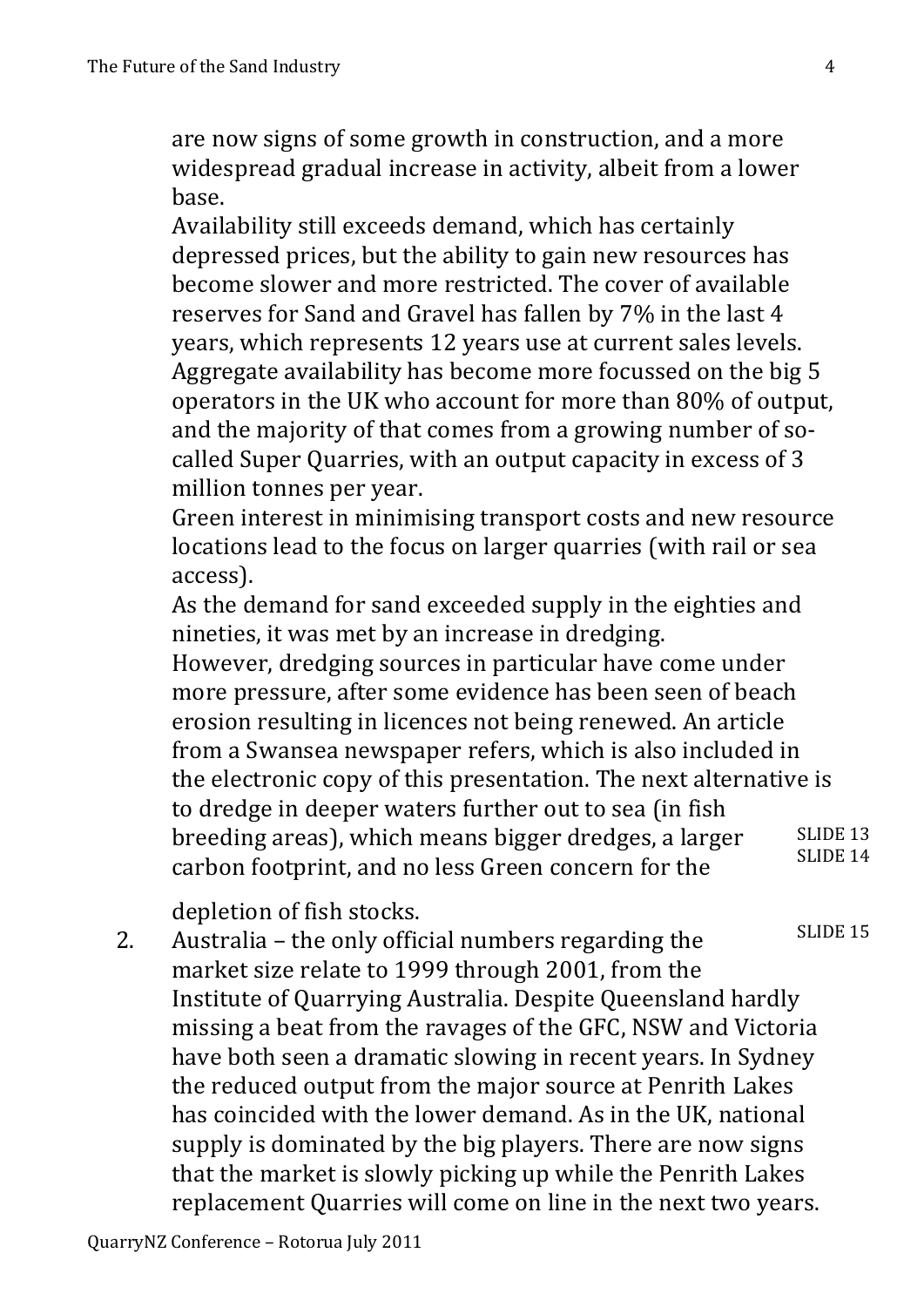Availability of resources which have been in surplus of late are likely to come under more pressure as the general economy (other than mining) begins to grow again, as in the rest of the Western world, the ability to open new resources is becoming more difficult, both in terms of time and cost. Environment – despite an abundance of rain in  $2010/11$ , water supply is becoming a major issue in Australia, and the ability to process dirty water, more problematic. Quarries are being pushed further from the cities they supply, and dredged sands have a limited life under green scrutiny. SLIDE 16

3. Japan – Demand grew at a huge rate after the second war, but began to slow down in the early nineties, when the government invested huge amounts into infrastructure projects in an attempt to kick start the economy (bridges and tunnels in the main), but by the beginning of the nineties, the funds were running out, and what was once the second largest aggregate industry in the world (to the USA) became a shadow of its former glory. The major suppliers went bankrupt, but of particular interest was the increased strength of the local Green parties. Land based sand extraction was severely limited and dredging was banned. When the cessation of Chinese imported sand happened, the supply of manufactured sand was the only growth sector in a decimated industry. This has continued through until today, the demand for aggregates subsequent to the Sendai disaster not withstanding. Looking at availability, with a hugely reduced demand, most quarries were limited to just one or two days work per week. Rather than the stronger companies buying out the weak, there have been a significant number of quarries closed, improving the market share of the larger operators. The only area in which demand threatens to effect supply, is indeed the sand sector.

The common themes are:

Supply currently exceeds demand, depressing prices Legislation is making new resources harder to win Existing permitted resources are shrinking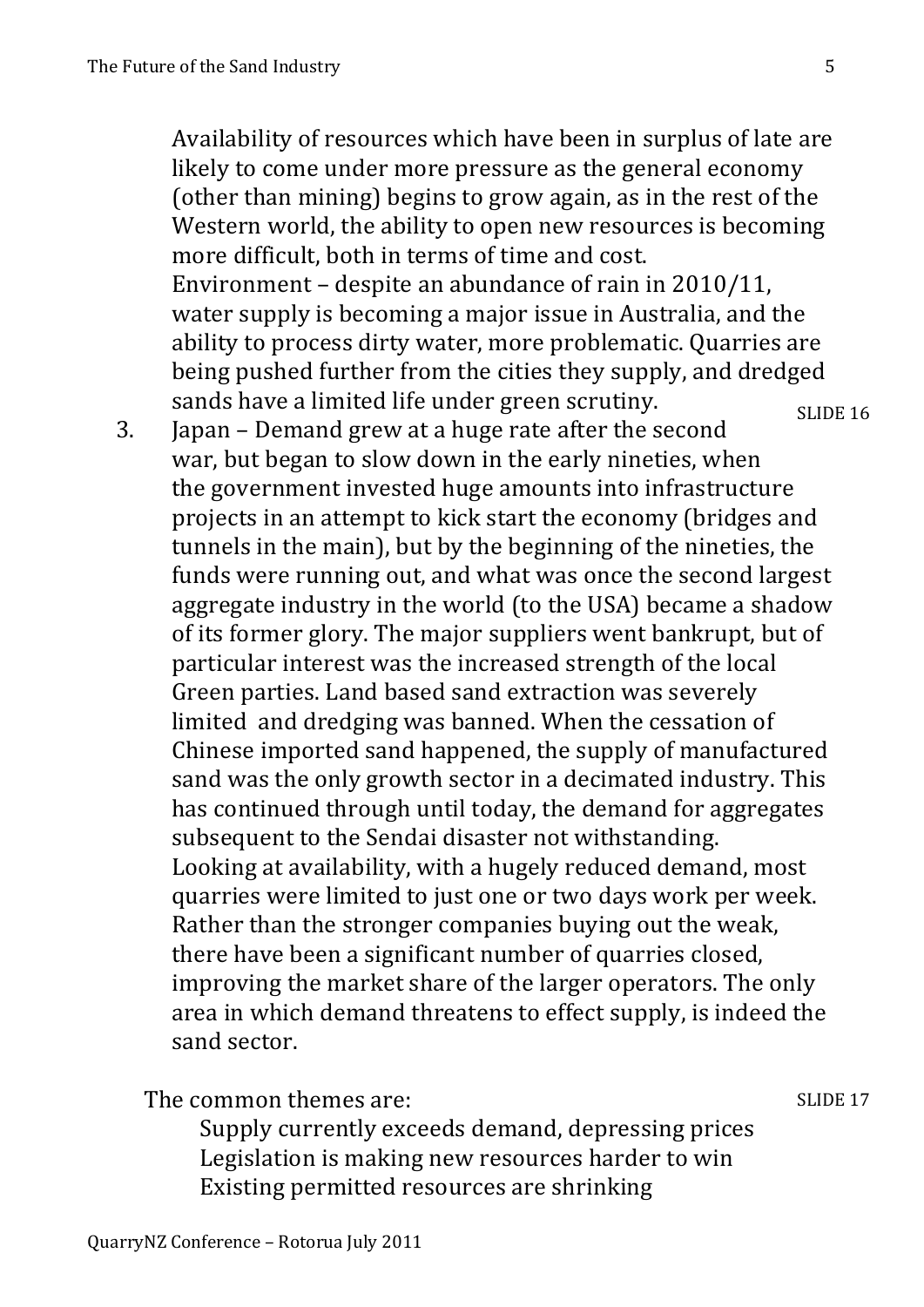The markets are not ready for a resurgence in demand

### **Alternative Solutions**

Sands can be graded by quality and price. Whichever the sand, its value relates to the properties it brings to the product in which it is but one component.

- Slags and other industrial bi-products are already in use, but  $1<sub>1</sub>$ despite the low value of the raw material, they are expensive to process and deliver and are only ever likely to supply a segment of the market.
- Recycled products are already in good use as regards coarse 2. aggregates, but good quality fine aggregates are not yet commercially available from the processes currently in use. A new Kemco plant which can provide virgin sand from Concrete can be seen on the Kayasand website.
- Crusher dust has been used increasingly to add 3. SLIDE<sub>22</sub> fractured faces to the fine aggregate content and strength to concrete, however its use has been limited to around 20 to 25% of the fine aggregate. As the % of crusher dust used increases, the workability of the concrete is reduced and the water demand increases (so more cement is SLIDE<sub>23</sub> required).
- Reprocessed crusher dust, through an autogenous VSI, 4. has seen the % of blended manufactured sand used increase as the particle shape is improved, however often too much filler is generated in the process, and has to be removed through washing or dry air classification. The amount of reprocessed crusher dust that can be used depends upon the quality and gradation of the natural sand that is available to the ready-mix plant. Crusher dust tends to be deficient in the particle sizes under 1mm, which are the sizes that have the biggest effect on workability and the required cement content. It is of utmost importance that in order to optimise the use of crusher dust, the combined blended sand must have a good even gradation to ensure an ideal matrix within the concrete.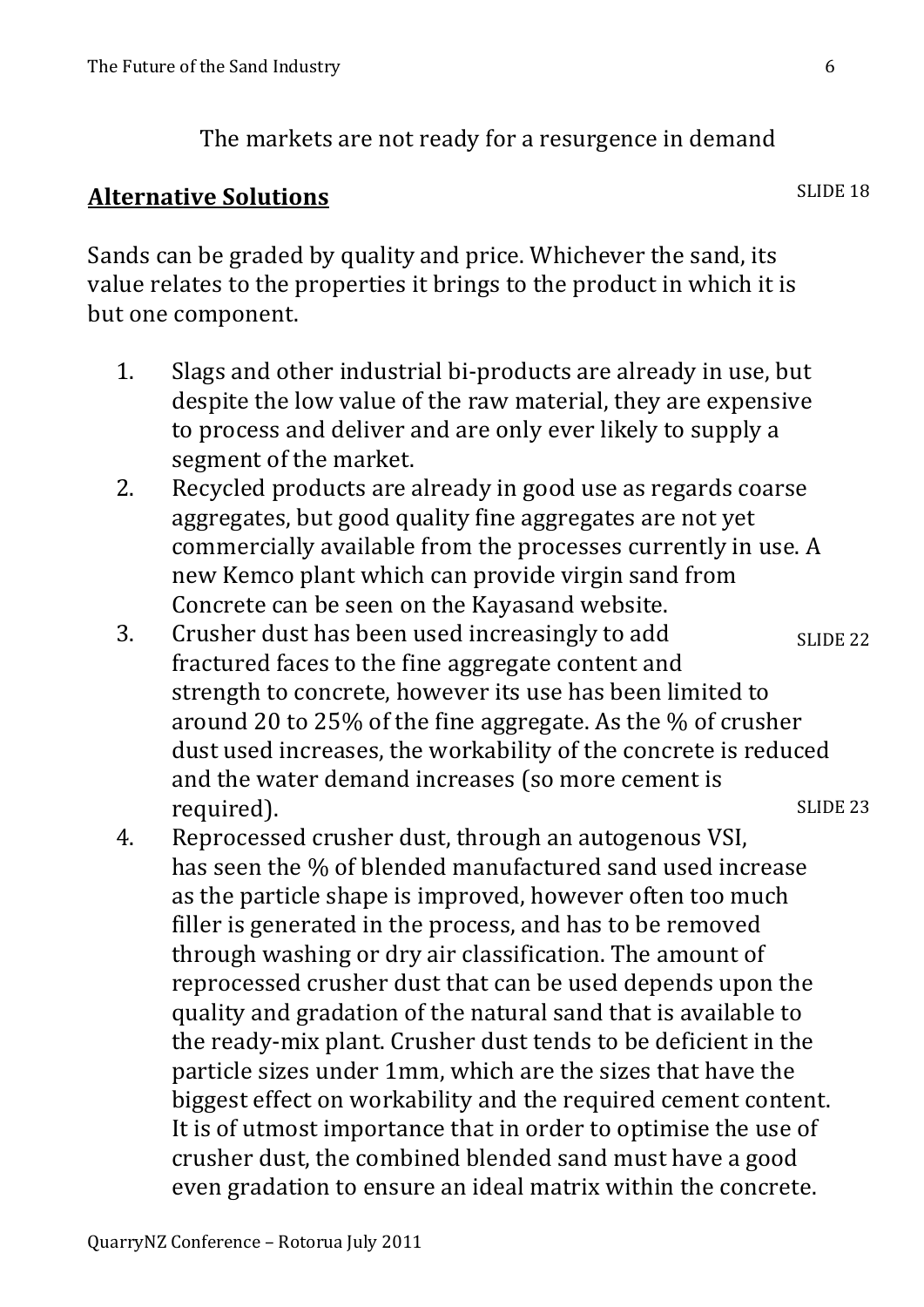Too much filler will result in segregation and surface cracking. while too little will require more cement to fill the voids. A good mix of this reprocessed sand with a natural sand can see up to 80% of the blend being reprocessed crusher dust, while commonly we are seeing  $50 - 70\%$  being used.

Kavasand is the name given to a manufactured sand that  $5.$ SLIDE<sub>24</sub> has been reprocessed by a Kemco V7 dry sand making **SLIDE 25** plant. The plant is a simple closed circuit crushing and screening plant, but with two unique elements  $- a$ crusher that can generate and shape minus 1mm particles and a screen that can not only separate the oversize for SLIDE<sub>26</sub> recirculation to the crusher, but also control the amount of filler (minus 75 micron) that is removed and do it dry. The recirculation allows for the oversize to be recrushed to fill the "belly" of the gradation curve - the minus 1mm particles that are inevitably short in a traditional manufactured sand gradation.

Kayasand is not made to fit within a gradation envelope, SLIDE<sub>27</sub> rather to make a specific gradation, consistent to within 0.1 FM, and with a set moisture content.

This unique plant was developed in the late nineties to meet the demand for a sand to replace natural sand in Japan. The V7 plant produces a sand that is well shaped **SLIDE 28** throughout the spectrum - Kayasand is often used as a 100% replacement for natural sand.

**SLIDE 29** When the plant was developed Kemco made an assessment of sand qualities produced through differing technologies and what the market potential might be for each. Their conclusion was that Kayasand, or rather V7 superior sand, might have the potential to take up to 25% of the total manufactured sand market.

Chemical ad mixtures too have changed dramatically in the 6. last decade enabling more and more use of crusher dust in concrete mix designs, however if the sand is evenly graded and well shaped, the chemical requirement can be dramatically reduced.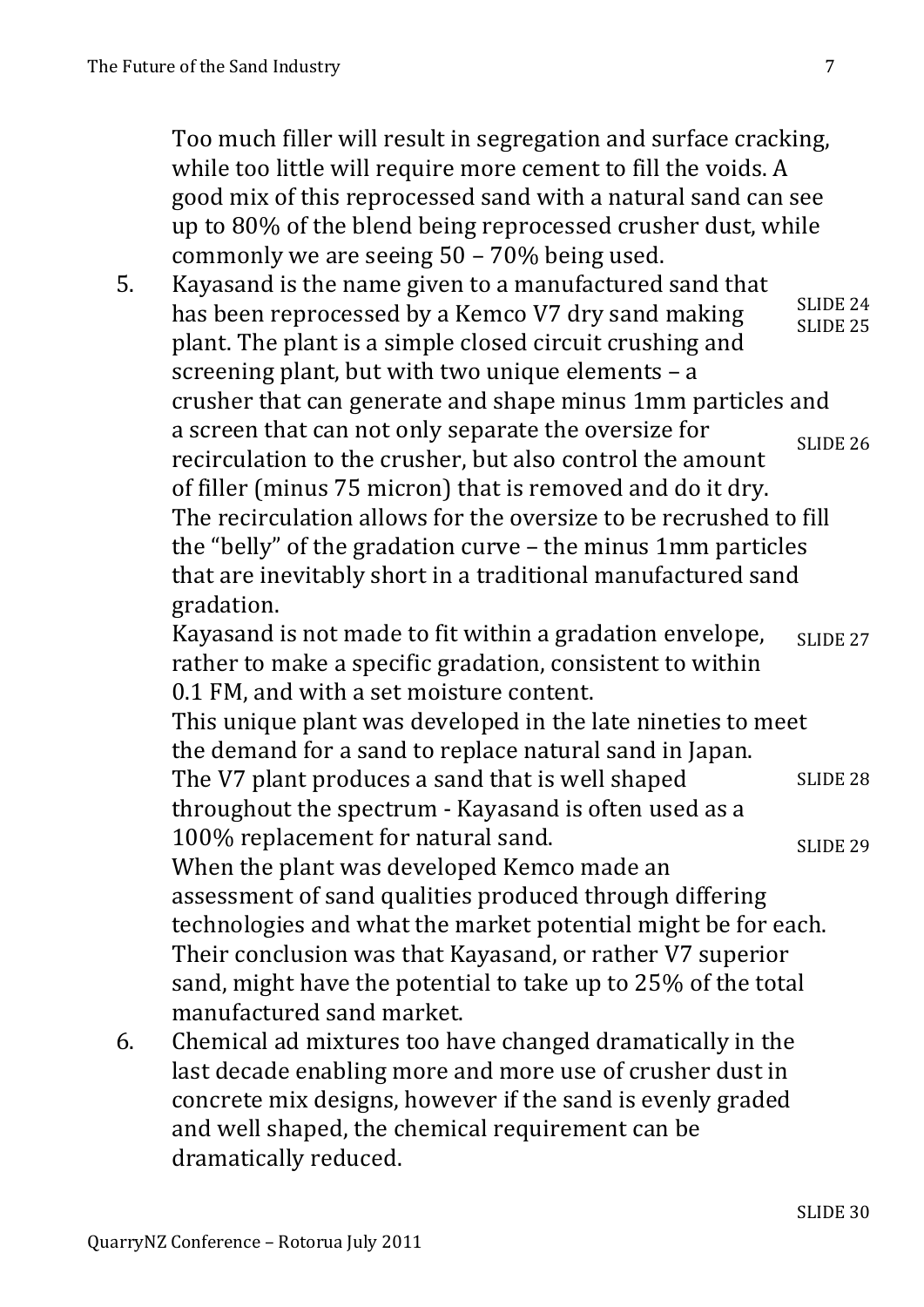Of particular importance for these alternative sands are: To replace as much natural sand as possible To better use surplus crusher dust and reduce disposal requirements

### **Market Development Summary**

- 1. The UK is seeing land based resources being used up faster than new resources become available, and green pressure is building on the dredged alternatives. Increasing use of crusher dust is apparent, but the stockpiles are still growing, there appears a bigger reliance on admixtures than in Australasia. Specifications already allow for more filler use than in Japan. A predicted fall in asphalt demand will only increase the volume of surplus crusher dust. Hence increasing pressure to dispose of it responsibly.
- 2. Australia has had a well balanced supply and demand over the past two decades, the biggest change has been in NSW where the Penrith Lakes pits are due to be closed by 2013. That being said new deposits have been opened to meet current and future coarse aggregate demand while pressure is coming on fine aggregate supply. Until 2010 water shortages had become critical, so future water use will be tightly controlled. Opinions vary, but it seems clear that sea and seashore resources are coming under green pressure, finding and developing new localised resources is very expensive and time consuming  $- a$ common problem in all of the Western World.
- 3. Japan would appear to be the most advanced market in the world as regards to environmental issues of resource availability. Legislated restrictions on alternative resources (dredging and imported sands) and environmental issues of dust emissions, water use and sludge disposal have been applied due to the proximity of quarries to populated areas. We can see how the % of manufactured sand used has increased in the last 20 years. However manufactured sand still represents less than 40% of total sand used. Their mix designs are still restricted in the amount of SLIDE 31 SLIDE 32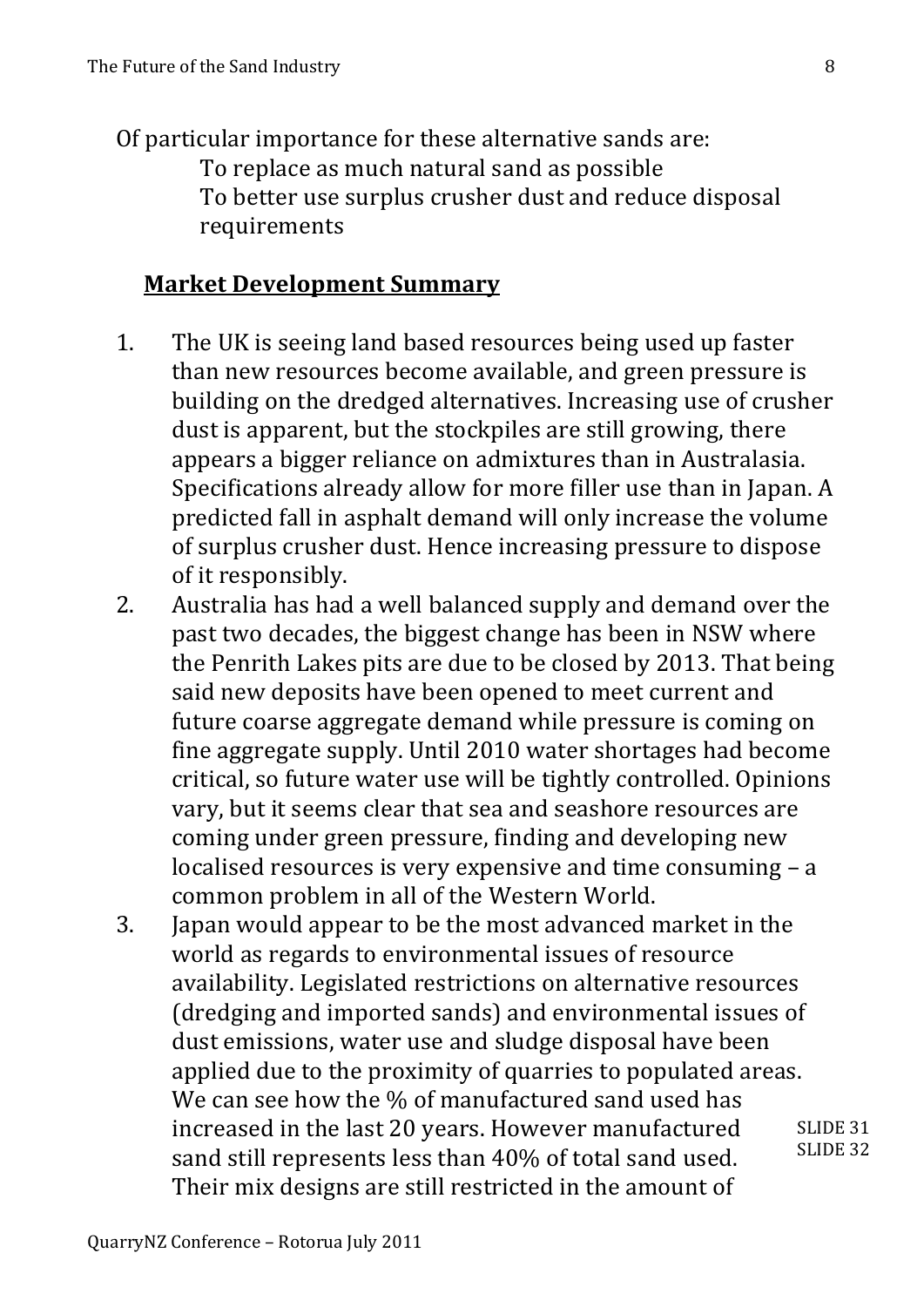filler that can be used in the fine aggregate component. On the East coast in particular, cement companies saw the opportunity to manufacture sand from their Limestone deposits, before the local quarries took up the concept. They now dominate that particular market supplying sand alongside the cement they deliver by sea along the coast. The slide shows one particular installation, now producing 400 tonnes per hour of Limestone Kayasand around the clock, some  $2,000,000$  tonnes per year. SLIDE 33

The Green, Sustainable imperative is not going away Pressure to better use crusher dust will continue

**Welsh Research Program** 

In 2002 the Welsh Assembly commissioned the National Geological Association to investigate if crusher dust could replace natural sand in concrete, as sand supplies were becoming depleted, and dredging was causing beach erosion. At the same time the Green Party was becoming established in the Assembly. The National Geological Report advised that the available crusher dust was not suitable for use in concrete due to its shape and gradation, and at best could only be used at a very low blend %. In 2008 one of the major dredging licences was cancelled due to severe beach erosion, fortunately at the same time demand fell due to the GFC, so the market has not felt the shortfall. In 2009 Kayasand arrived on the scene and were approached by the Assembly to see if Kayasand might replace natural sand in the Welsh market. With the help of a Welsh Aggregate Levy Fund grant, Cardiff University is working with Cemex, Holcim, Hanson, Grace and Kayasand to test a range of aggregate sources, to see if Kemco's new V7 technology will be able to effectively replace natural sand without any negative effects on the concrete made. SLIDE 36

From the tests already conducted on Kayasand from UK, Irish, Australian and NZ sourced stone, that has been processed in Japan and returned to the customers, it is clear that Kayasand SLIDE 40 SLIDE 42

SLIDE 34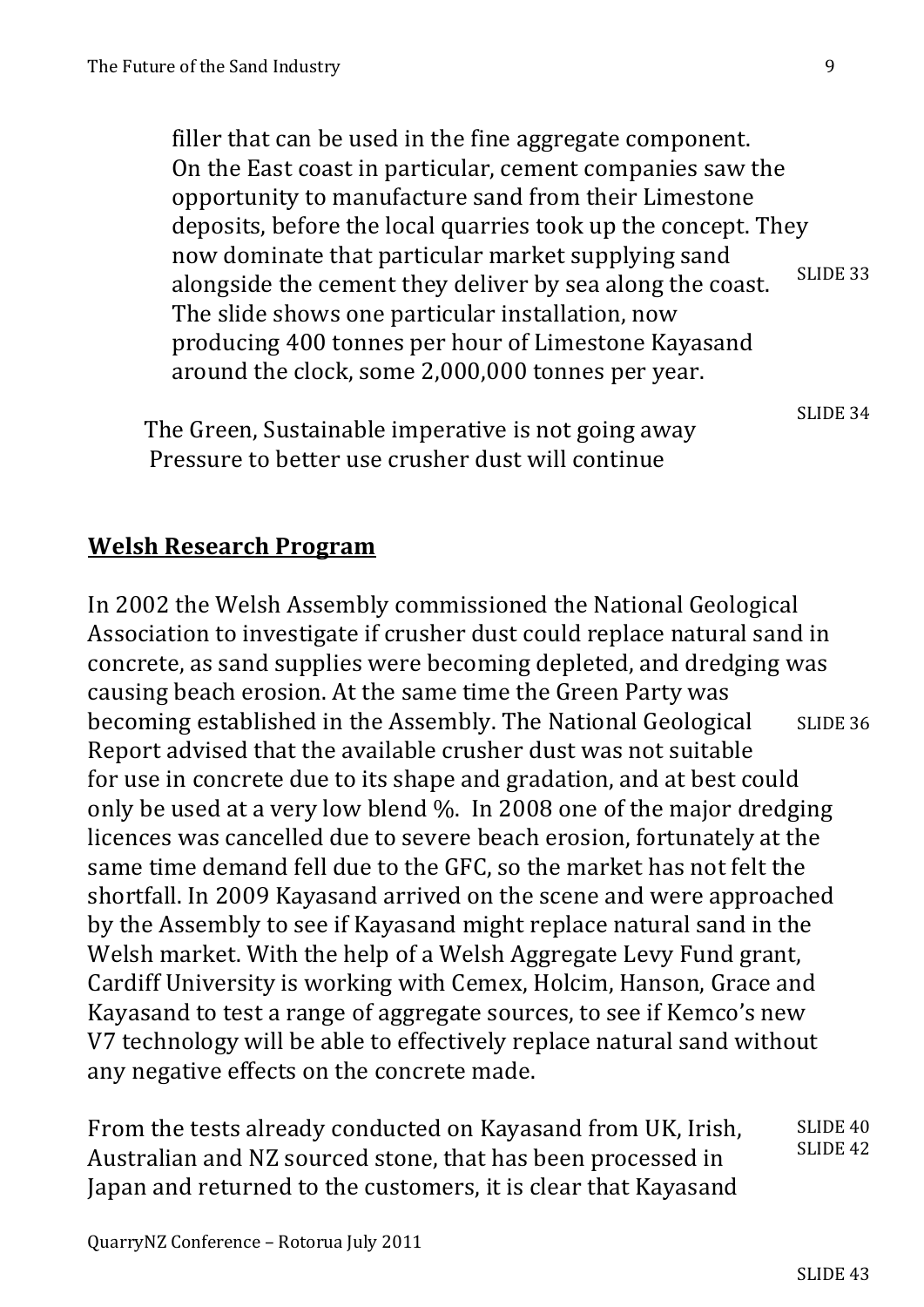performs at least as well as its natural cousin, mimicking the results already being achieved in Japan. From these results, we believe that unique gradations can be found to optimise mix designs for each stone type and characteristic, rather than use gradation envelopes that take no account of material characteristics. The goal is to generate a model that will provide the ideal gradation for every rock type. It is predicted that we could average a cement reduction of 5%, by using optimised gradations for each stone source that the V7 plant can uniquely create. There is evidence however that cement savings could be significantly more because:

- Existing mix designs often include extra cement due to the 1. component aggregates having both inconsistent gradations and moisture contents.
- When recycled concrete is crushed, between 20% and 40% of  $2.$ the resulting filler has been found to be un-hydrated cement.

SLIDE 46 Added to this research has been the opportunity to develop new admixtures to suit the Kayasand from each rock type, in particular to enhance the use of filler in the mix designs. Grace has recently developed an admixture to enable a higher proportion of filler to be used, by "turning off" or coating the clays that absorb the water and increase water demand. To help in the application of this admixture they have developed a new Meth Blue testing device that provides almost instant results. There is some belief that ideal gradations can be produced that will also use significant volumes of filler to greater effect, so minimising waste.

For Kayasand the main Goals of this research (other than to SLIDE<sub>47</sub> show that Kayasand can replace its natural cousin) is to create: A model to characterise each rock resource A model to predict the ideal concrete sand gradation A model to optimise the ad mixtures used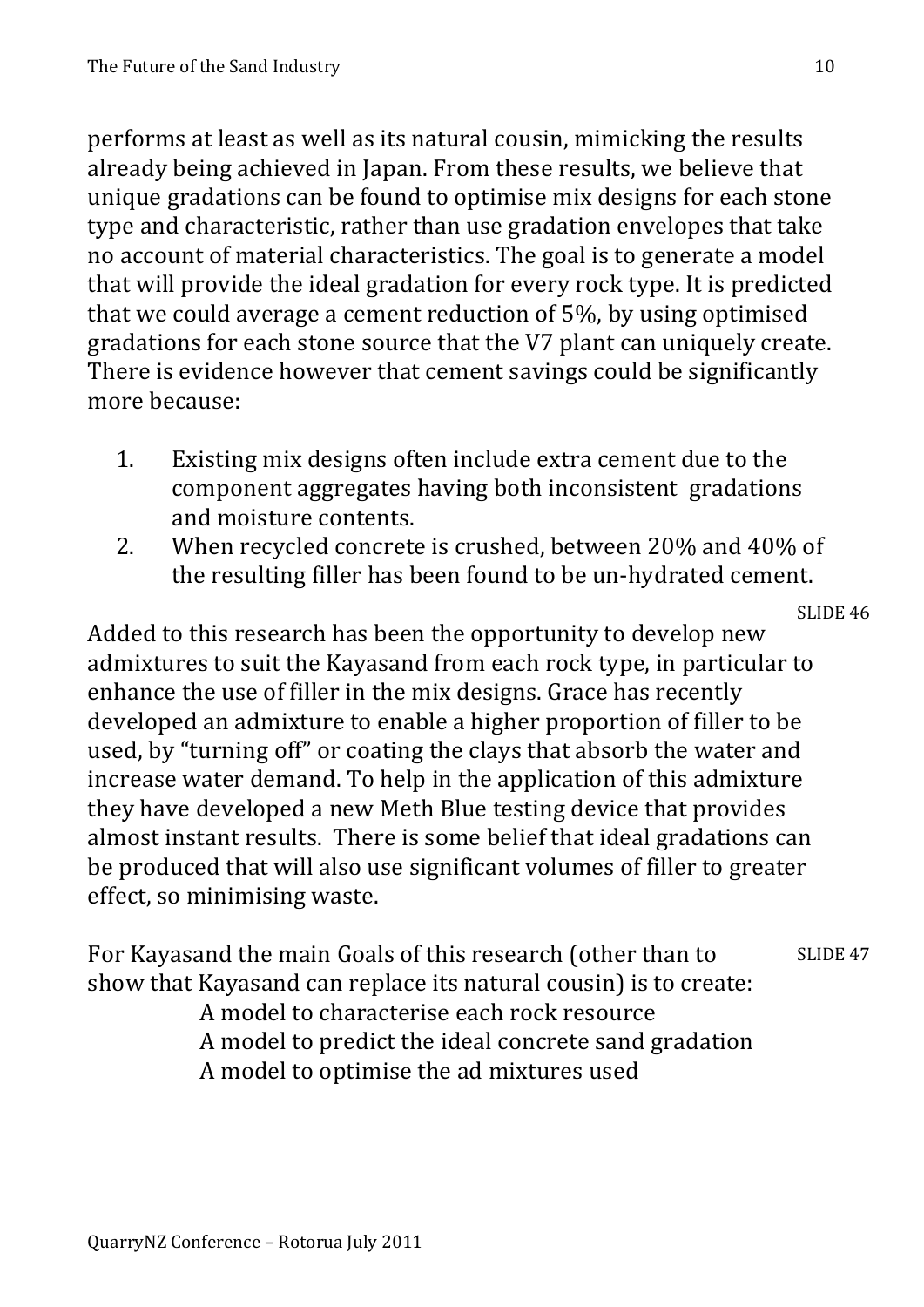#### **SUMMARY**

The global movement toward a sustainable future, and the increasing protection of all natural resources, will continue to pressure all markets to make the best use of the resources we have, albeit at their own pace. This will include minimising the carbon footprint of what we have to extract, and to make concrete more efficiently than we currently do. The Kemco V7 dry sand making plant appears to offer at least part of the solution being able to make sands, that will not only solve the growing sand supply issues, but which will also make better use of the existing hard rock deposits, reducing delivery costs and move toward a more efficient use of cement. Some 47 plants operating in Japan now produce about 5 million tonnes of Kayasand per year, over 30% of the manufactured fine aggregates used in the country, turning Kemco's original SLIDE 48

projection on its head. Japan has now specified Kayasand as the only sand to be used in concrete for the construction of nuclear power stations due to the increased density and strength of the concrete. China took delivery of its first  $V7$  plant in 2010, and soon after ordered a second. India too has ordered their first plant.

Kayasand has already tested stone from more than 20 quarries in both Europe and Australasia, the resulting Kayasand has produced concrete and asphalt sands of superior quality. However, we also share the issues that are apparent in Japan, in the relationship between Aggregate and Concrete producers, which are "both close and distant". The transfer value of superior products will take some time to be agreed upon. Certainly there is a movement toward specifications based on performance, that will justify the premium for quality products. Perhaps it is only a matter of time before the Western World begins to follow suit. SLIDE 49

Sustainability demands will not go away A shortage of supply will see prices increase again Quality aggregates will justify higher prices SLIDE 50